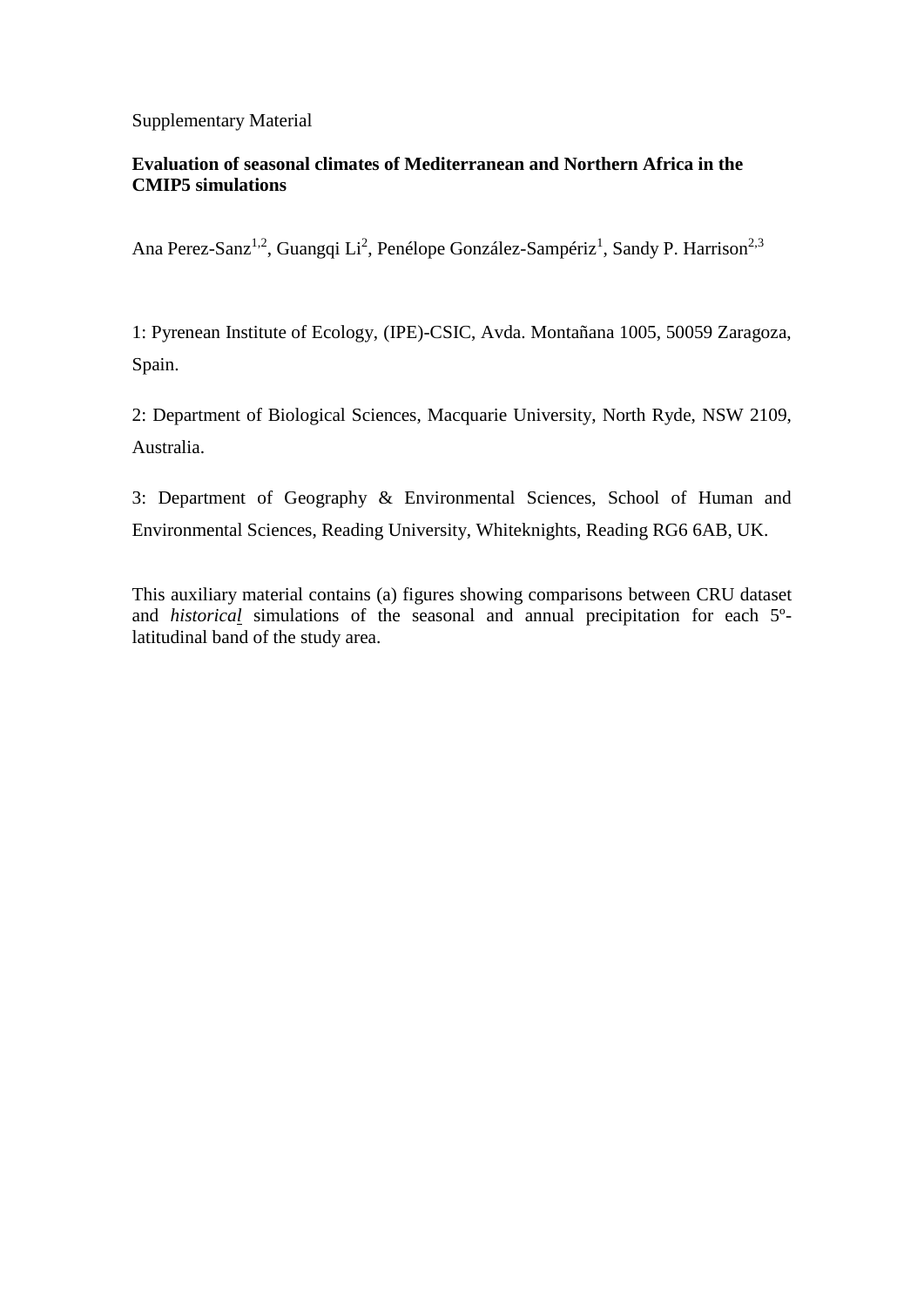Figure S1. Comparison of the mean annual and mean seasonal precipitation (mm) between the CRU data and *historical* simulations for each 5 latitude band. Because there is a very small amount of precipitation is some latitude band, the axis scale starts at 0 but differs in the maximum value depending on the total rainfall values. Only six models have *historical* simulations. For these models we also present the *piControl*  simulations. The historical simulations are shown in color while the *piControl*  simulations for each model are shown by a dash line. The grey bars represent one standard deviation of the mean annual and mean seasonal precipitation from observations. The seasons are defined as spring (March, April, May), summer (June, July, August), autumn (September, October, November) and winter (December. January, February).